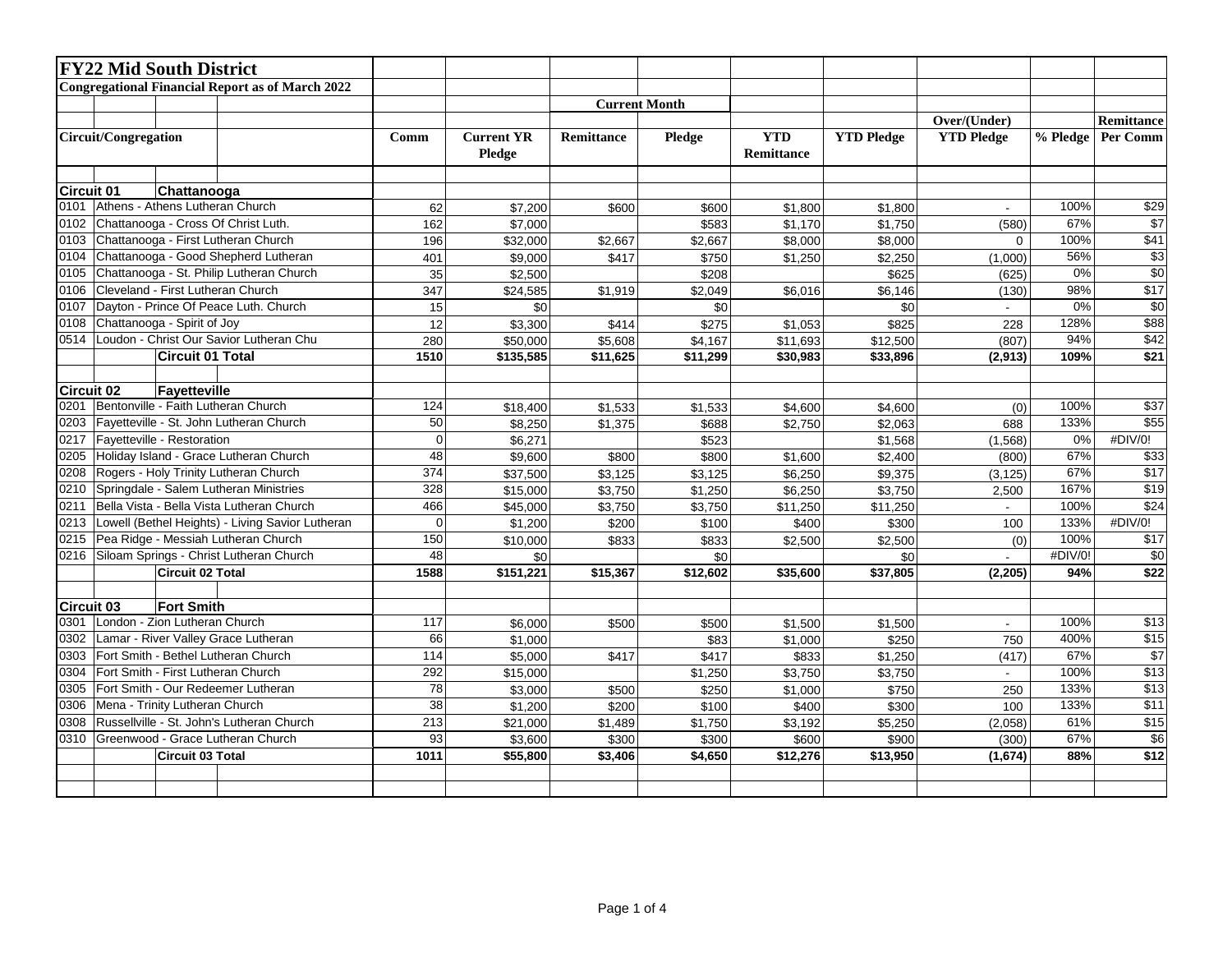|                    |                                                                                             |                         |                                             |                 |                   |                      | <b>Current Month</b> |                |                   |                          |                     |                     |
|--------------------|---------------------------------------------------------------------------------------------|-------------------------|---------------------------------------------|-----------------|-------------------|----------------------|----------------------|----------------|-------------------|--------------------------|---------------------|---------------------|
|                    |                                                                                             |                         |                                             |                 |                   |                      |                      |                |                   | Over/(Under)             |                     | Remittance          |
|                    | <b>Circuit/Congregation</b>                                                                 |                         |                                             | Comm            | <b>Current YR</b> | <b>Remittance</b>    | Pledge               | <b>YTD</b>     | <b>YTD Pledge</b> | <b>YTD Pledge</b>        | % Pledge            | <b>Per Comm</b>     |
|                    |                                                                                             |                         |                                             |                 | Pledge            |                      |                      | Remittance     |                   |                          |                     |                     |
| Circuit 04         |                                                                                             | Jonesboro               |                                             |                 |                   |                      |                      |                |                   |                          |                     |                     |
| 0401               | Batesville - Hope Lutheran Church                                                           |                         |                                             | 68              | \$2,400           | \$250                | \$200                | \$750          | \$600             | 150                      | 125%                | \$11                |
| 0402               | Blytheville - First Lutheran Church                                                         |                         |                                             | 50              | \$0               |                      | \$0                  |                | \$0               | $\overline{\phantom{a}}$ | #DIV/0!             | $\sqrt{6}$          |
| 0403               |                                                                                             |                         | Corning - St. Matthew Lutheran Church       | $\overline{77}$ | \$2,000           |                      | \$167                |                | \$500             | (500)                    | 0%                  | $\overline{30}$     |
| 0404               |                                                                                             |                         | Cherokee Village - Peace Lutheran           | 130             | \$2,000           |                      | \$167                | \$333          | \$500             | (167)                    | 67%                 | $\overline{$3}$     |
| 0405               |                                                                                             |                         | Horseshoe Bend - Shepherd of the Hills      | 51              | \$8,550           | \$356                | \$713                | \$875          | \$2,138           | (1,262)                  | 41%                 | $\overline{$17}$    |
| 0406               |                                                                                             |                         | Jonesboro - Pilgrim Lutheran Church         | 123             | \$15,600          | \$2,600              | \$1,300              | \$3,900        | \$3,900           |                          | 100%                | \$32                |
| 0407               | Lafe - St. John Lutheran Church                                                             |                         |                                             | 326             | \$6,000           |                      | \$500                | \$1,000        | \$1,500           | (500)                    | 67%                 | $\overline{$3}$     |
| 0408               |                                                                                             |                         | Paragould - Redeemer Lutheran Church        | 80              | \$2,400           | \$400                | \$200                | \$600          | \$600             |                          | 100%                | $\overline{$8}$     |
| 0409               |                                                                                             |                         | Waldenburg - Zion Lutheran Church           | 52              | \$2,000           |                      | \$167                | \$500          | \$500             | $\sim$                   | 100%                | $\overline{$10}$    |
| 0411               |                                                                                             |                         | Mountain View - Grace Lutheran Church       | 22              | \$0               |                      | \$0                  |                | \$0               | $\overline{\phantom{a}}$ | #DIV/0!             | $\overline{50}$     |
| 0412               |                                                                                             |                         | Mountain Home - Peace Lutheran Church       | 0               | \$0               |                      | \$0                  |                | \$0               | $\sim$                   | 0%                  | #DIV/0!             |
| 0413               |                                                                                             |                         | Mountain Home - Redeemer Lutheran           | 436             | \$37,695          | \$3,141              | \$3,141              | \$9,424        | \$9,424           |                          | 100%                | \$22                |
| 0801               |                                                                                             |                         | Forrest City - Faith Lutheran Church        | 25              | \$1,200           |                      | \$100                |                | \$300             | (300)                    | 0%                  | $\overline{30}$     |
| 0802               |                                                                                             |                         | West Memphis - St. Paul Lutheran            | 17              | \$0               |                      | \$0                  |                | \$0               | $\blacksquare$           | #DIV/0!             | $\overline{30}$     |
| 0204               | Harrison - First Lutheran Church                                                            |                         |                                             | 86              | \$3,000           | \$250                | \$250                | \$750          | \$750             |                          | 100%                | $\overline{\$9}$    |
|                    |                                                                                             | <b>Circuit 04 Total</b> |                                             | 1543            | \$82,845          | \$6,998              | \$6,904              | \$18,132       | \$20,711          | (2, 579)                 | 88%                 | \$12                |
|                    |                                                                                             |                         |                                             |                 |                   |                      |                      |                |                   |                          |                     |                     |
| Circuit 05         |                                                                                             | Knoxville               |                                             |                 |                   |                      |                      |                |                   |                          |                     |                     |
| 0502               |                                                                                             |                         | Harriman - Redeemer Lutheran Church         | 126             | \$6,500           | \$1,625              | \$542                | \$1,625        | \$1,625           | (0)                      | 100%                | $\overline{$13}$    |
| 0503               |                                                                                             |                         | Harrogate - Christ Of The Cumberlands       | 60              | \$1,400           |                      | \$117                |                | \$350             | (350)                    | 0%                  | $\overline{30}$     |
| 0504               | Knoxville - First Lutheran Church                                                           |                         |                                             | 344             | \$3,000           |                      | \$250                |                | \$750             | (750)                    | 0%                  | $\overline{50}$     |
| 0505               |                                                                                             |                         | Knoxville - Grace Lutheran Church           | 908             | \$70,000          | \$5,833              | \$5,833              | \$17,500       | \$17,500          | (0)                      | 100%                | \$19                |
| 0506               |                                                                                             |                         | Knoxville - Christus Victor Luth. Church    | 212             | \$7,200           | \$655                | \$600                | \$1,910        | \$1,800           | 110                      | 106%                | $\overline{$9}$     |
| 0509               |                                                                                             |                         | Oak Ridge - Faith Lutheran Church           | 152             | \$33,000          | \$2,750              | \$2,750              | \$8,250        | \$8,250           | $\sim$                   | 100%                | \$54                |
| 0510               |                                                                                             |                         | Seymour - Celebration Lutheran Church       | 25              | \$3,200           | \$267                | \$267                | \$800          | \$800             | $\mathbf 0$              | 100%                | \$32                |
| 0511               |                                                                                             |                         | Wartburg - St. Paul Lutheran Church         | 272             | \$20,000          | \$1,667              | \$1,667              | \$5,000        | \$5,000           | $\mathbf 0$              | 100%                | \$18                |
| 0513               |                                                                                             |                         | Sevierville - St. Paul Lutheran Church      | 178             | \$12,000          | \$1,000              | \$1,000              | \$2,000        | \$3,000           | (1,000)                  | 67%                 | \$11                |
| 0519               |                                                                                             |                         | Maryville - Praise Lutheran Church          | 171             | \$9,000           | \$750                | \$750                | \$2,250        | \$2,250           |                          | 100%                | $\overline{$13}$    |
| 0520               | Knoxville - The Point                                                                       |                         |                                             | 124             | \$19,200          | \$2,181              | \$1,600              | \$3,951        | \$4,800           | (849)                    | 82%                 | \$32                |
| 0521               |                                                                                             |                         | Sharps Chapel - Chapel of the Good Shepherd | 15              | \$3,720           | \$610                | \$310                | \$902          | \$930             | (28)                     | 97%                 | \$60                |
|                    |                                                                                             | Circuit 05 Total        |                                             | 2587            | \$188,220         | $\overline{$17,337}$ | \$15,685             | \$44,188       | \$47,055          | (2, 867)                 | 94%                 | \$17                |
|                    |                                                                                             |                         |                                             |                 |                   |                      |                      |                |                   |                          |                     |                     |
| Circuit 06<br>0601 |                                                                                             | Little Rock-North       | Conway - Peace Lutheran Church              |                 |                   |                      |                      |                |                   |                          | 100%                | \$15                |
|                    |                                                                                             |                         | Fairfield Bay - Faith Lutheran Church       | 242             | \$14,040          | \$1,170              | \$1,170              | \$3,510        | \$3,510           | $\blacksquare$           | 100%                | \$25                |
| 0602               |                                                                                             |                         | Jacksonville - Hope Lutheran Church         | 59              | \$6,000           | \$500                | \$500                | \$1,500        | \$1,500           | $\blacksquare$           |                     | $\overline{$}$      |
| 0604<br>0605       |                                                                                             |                         |                                             | 201             | \$2,000           | \$500<br>\$417       | \$167<br>\$417       | \$500<br>\$417 | \$500             | $\mathbf 0$              | 100%<br>33%         | \$3                 |
|                    | Little Rock - First Lutheran Church                                                         |                         | 143                                         | \$5,000         |                   |                      |                      | \$1,250        | (833)             |                          |                     |                     |
|                    | 0606 N. Little Rock - Trinity Lutheran Church<br>0607 Searcy - Our Shepherd Lutheran Church |                         | 50<br>64                                    | \$1,200         | \$100             | \$100                | \$225                | \$300          | (75)              | 75%<br>0%                | \$5<br>$\sqrt{$47}$ |                     |
|                    | 0608 Maumelle - Shepherd Of Peace Luth.                                                     |                         |                                             |                 | \$4,000           | \$1,000              | \$333                | \$3,000        | \$1,000           | 2,000                    | 67%                 | \$11                |
|                    | 0609 Conway - St. Matthew Lutheran Church                                                   |                         |                                             | 85              | \$5,400           | \$900                | \$450                | \$900          | \$1,350           | (450)                    | 100%                | \$26                |
|                    |                                                                                             |                         |                                             | 68              | \$7,000           | \$583                | \$583                | \$1,750        | \$1,750           | (0)                      | 80%                 |                     |
| 0610               | Cabot - Our Savior Lutheran Ch.<br>0706 Little Rock - Christ Lutheran Church                |                         |                                             | 278             | \$5,000           |                      | \$417                | \$1,002        | \$1,250           | (248)                    | 103%                | \$4<br>$\sqrt{$17}$ |
|                    |                                                                                             | Circuit 06 Total        |                                             | 370             | \$25,000          | \$1,553              | \$2,083              | \$6,427        | \$6,250           | 177                      |                     |                     |
|                    |                                                                                             |                         |                                             | 1560            | \$74,640          | \$6,723              | \$6,220              | \$19,231       | \$18,660          | \$571                    | 103%                | \$12                |
|                    |                                                                                             |                         |                                             |                 |                   |                      |                      |                |                   |                          |                     |                     |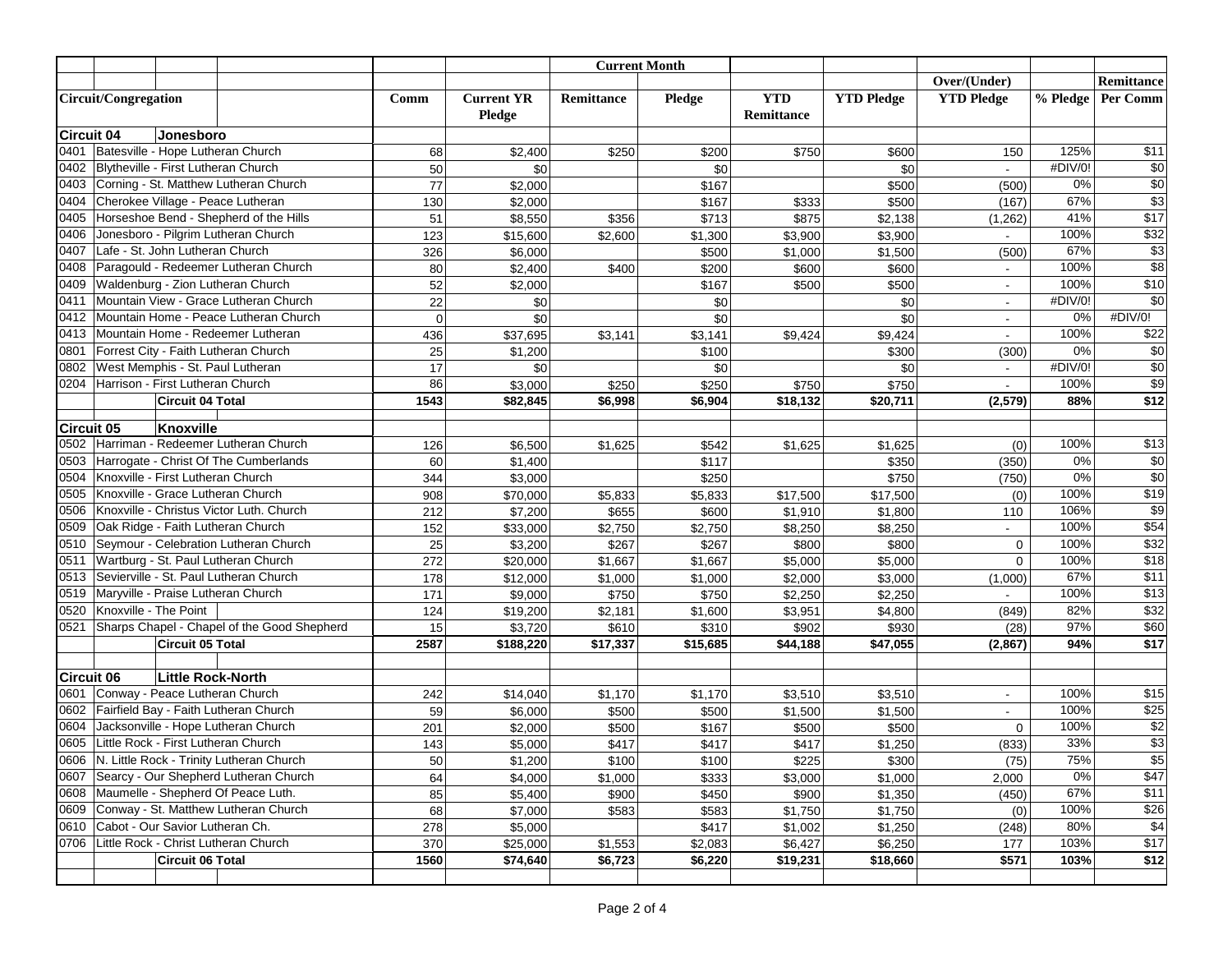|                      |                                        |                                  |                                           |                             |                   |          | <b>Current Month</b>     |                   |                   |                |                 |                  |
|----------------------|----------------------------------------|----------------------------------|-------------------------------------------|-----------------------------|-------------------|----------|--------------------------|-------------------|-------------------|----------------|-----------------|------------------|
|                      |                                        |                                  |                                           |                             |                   |          |                          |                   |                   | Over/(Under)   |                 | Remittance       |
| Circuit/Congregation |                                        |                                  | Comm                                      | <b>Current YR</b><br>Pledge | <b>Remittance</b> | Pledge   | <b>YTD</b><br>Remittance | <b>YTD Pledge</b> | <b>YTD Pledge</b> | % Pledge       | <b>Per Comm</b> |                  |
| Circuit 07           |                                        | <b>Little Rock-South</b>         |                                           |                             |                   |          |                          |                   |                   |                |                 |                  |
| 0701                 |                                        |                                  | Alexander - Immanuel Lutheran Church      | 27                          | \$300             |          | \$25                     |                   | \$75              | (75)           | 0%              | \$0              |
| 0702                 |                                        |                                  | Alexander - Zion Lutheran Church Of Avill | 282                         | \$9.378           | \$702    | \$782                    | \$2,628           | \$2,345           | 284            | 112%            | \$9              |
| 0703                 |                                        | Benton - First Lutheran Church   |                                           | 64                          | 2,400             | \$200    | 200                      | \$600             | \$600             |                | 100%            | $\overline{$9}$  |
| 0704                 |                                        |                                  | Hot Springs - First Lutheran Church       | 330                         | \$18,000          | \$1,500  | \$1,500                  | \$3,000           | \$4,500           | (1,500)        | 67%             | $\overline{\$9}$ |
| 0705                 |                                        |                                  | Hot Springs Village - Faith Lutheran      | 216                         | \$27,000          | \$2,250  | \$2,250                  | \$6,750           | \$6,750           |                | 100%            | \$31             |
| 0707                 |                                        |                                  | Little Rock - Grace Lutheran Church       | 328                         | \$41,000          | \$3,417  | \$3,417                  | \$10,250          | \$10,250          | $\Omega$       | 100%            | \$31             |
| 0710                 |                                        |                                  | Malvern - St. Luke Lutheran Church        | 20                          | \$2,500           | \$210    | \$208                    | \$420             | \$625             | (205)          | 67%             | $\sqrt{$21}$     |
| 0711                 |                                        | Little Rock - Community of Faith |                                           | 23                          | \$1,800           |          | \$150                    |                   | \$450             | (450)          | 0%              | $\overline{30}$  |
| 0712                 |                                        | Bryant - Friends In Christ       |                                           | 127                         | \$3,240           | \$270    | \$270                    | \$810             | \$810             | $\blacksquare$ | 100%            | $\overline{$6}$  |
| 0713                 |                                        |                                  | Hot Springs - LakePointe Lutheran         | 1,228                       | \$6,000           | \$1,000  | \$500                    | \$1,500           | \$1,500           | ÷.             | 100%            | $\overline{\$1}$ |
|                      |                                        | Circuit 07 Total                 |                                           | 2645                        | \$111,618         | \$9,549  | \$9,302                  | \$25,958          | \$27,905          | (1,946)        | 93%             | \$10             |
|                      |                                        |                                  |                                           |                             |                   |          |                          |                   |                   |                |                 |                  |
| Circuit 08           |                                        | <b>Memphis</b>                   |                                           |                             |                   |          |                          |                   |                   |                |                 |                  |
| 821                  |                                        | Olive Branch - Beautiful Savior  |                                           | 66                          | \$6,000           | \$500    | \$500                    | \$1,500           | \$1,500           | $\sim$         | 100%            | $\overline{$23}$ |
| 0803                 |                                        |                                  | Collierville - Faith Lutheran Church      | 457                         | \$55,000          | \$4,583  | \$4,583                  | \$9,167           | \$13,750          | (4,583)        | 67%             | \$20             |
| 0804                 |                                        |                                  | Jackson - Concordia Lutheran Church       | 141                         | \$10,000          | \$1,667  | \$833                    | \$2,500           | \$2,500           | $\Omega$       | 100%            | \$18             |
| 0805                 |                                        |                                  | Oakland - Holy Spirit Lutheran Church     | 20                          | \$4,800           | \$400    | \$400                    | \$800             | \$1,200           | (400)          | 67%             | \$40             |
| 0807                 |                                        |                                  | Memphis - Christ The King Luth. Church    | 916                         | \$68,700          | \$5,725  | \$5,725                  | \$11,450          | \$17,175          | (5, 725)       | 67%             | $\overline{$13}$ |
| 0811                 |                                        |                                  | Memphis - Immanuel Lutheran Church        | 456                         | \$24,000          | \$1,000  | \$2,000                  | \$4,500           | \$6,000           | (1,500)        | 75%             | \$10             |
| 0813                 |                                        |                                  | Memphis - Messiah Lutheran Church         | 76                          | \$1,200           |          | \$100                    | \$200             | \$300             | (100)          | 0%              | $\overline{$3}$  |
| 0814                 |                                        |                                  | Memphis - Trinity Lutheran Church         | 183                         | \$15,000          | \$1.250  | \$1,250                  | \$3,750           | \$3,750           | ÷.             | 100%            | \$20             |
| 0815                 |                                        |                                  | Cordova - Grace Celebration Lutheran      | 100                         | \$12,000          |          | \$1,000                  |                   | \$3,000           | (3,000)        | 0%              | $\overline{30}$  |
| 0816                 |                                        |                                  | Memphis - Cross Of Calvary Luth. Church   | 85                          | \$2,000           |          | \$167                    | \$500             | \$500             |                | 100%            | $\overline{$6}$  |
| 0820                 |                                        | Munford - Redeeming Grace        |                                           | 37                          | \$7,200           | \$600    | \$600                    | \$1,200           | \$1,800           | (600)          | 67%             | $\overline{$32}$ |
|                      |                                        | <b>Circuit 08 Total</b>          |                                           | 2537                        | \$205.900         | \$15,725 | \$17.158                 | \$35,567          | \$51,475          | (15,908)       | 69%             | \$14             |
|                      |                                        |                                  |                                           |                             |                   |          |                          |                   |                   |                |                 |                  |
| Circuit 09           |                                        | Nashville                        |                                           |                             |                   |          |                          |                   |                   |                |                 |                  |
| 0903                 |                                        |                                  | Burns - St. John Lutheran Church          | 249                         | \$26,000          | \$2,167  | \$2,167                  | \$6,500           | \$6,500           | $\Omega$       | 100%            | \$26             |
| 0907                 |                                        |                                  | Gallatin - Trinity Lutheran Church        | 208                         | \$4,000           |          | \$333                    |                   | \$1,000           | (1,000)        | 0%              | $\overline{50}$  |
| 0909                 |                                        |                                  | Hermitage - Emmanuel Lutheran Church      | 230                         | \$9,000           |          | \$750                    |                   | \$2,250           | (2,250)        | 0%              | $\overline{30}$  |
| 0911                 |                                        |                                  | Madison - Ascension Lutheran Church       | 127                         | \$7,500           | \$625    | \$625                    | \$1,875           | \$1,875           |                | 100%            | \$15             |
| 0913                 |                                        |                                  | Nashville - Concordia Lutheran Church     | 53                          | \$2,500           | \$208    | \$208                    | \$625             | \$625             | (0)            | 100%            | $\overline{$12}$ |
| 0915                 | Nashville - Our Savior Lutheran Church |                                  |                                           | 742                         | \$110,000         | \$9,167  | \$9,167                  | \$27,500          | \$27,500          | $\Omega$       | 100%            | \$37             |
| 0917                 | Nashville - Redeemer Lutheran Church   |                                  |                                           | 97                          | \$5,000           | \$417    | \$417                    | \$1,250           | \$1,250           | $\mathbf 0$    | 100%            | $\overline{$13}$ |
| 0919                 |                                        |                                  | White House - Prince of Peace Lutheran    | 76                          | \$3,000           | \$250    | \$250                    | \$750             | \$750             |                | 100%            | $\sqrt{$10}$     |
|                      |                                        | Circuit 09 Total                 |                                           | 1782                        | \$167,000         | \$12,833 | \$13,917                 | \$38,500          | \$41,750          | (3,250)        | 92%             | $\overline{$22}$ |
|                      |                                        |                                  |                                           |                             |                   |          |                          |                   |                   |                |                 |                  |